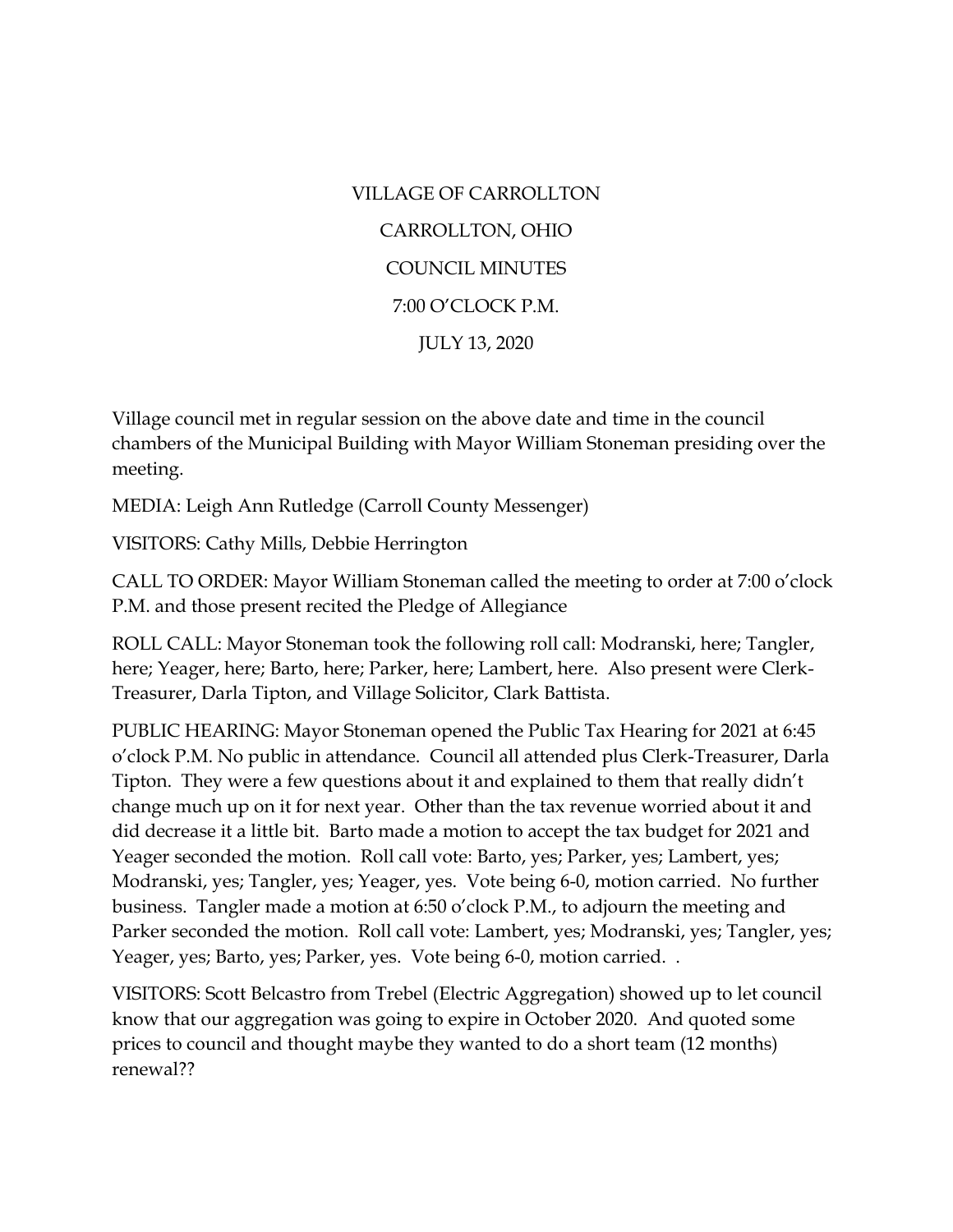MINUTES: Modranski made a motion to approve the minutes from the June 22, 2020 meeting and Parker seconded the motion. Roll call vote: Lambert, yes; Modranski, yes; Tangler, yes; Yeager, yes; Barto, abstain; Parker, yes. Vote being 5-1-0. Motion carried.

## MAYORS REPORT:

- 1. O#2020-28 An Ordinance amending Ordinance No. 2020-01 (Annual appropriations ordinance in order to make appropriations for current revenue, expenses and other expenses of the Village of Carrollton and declaring it an emergency. Barto made a motion to read Ordinance No. 2020-28 as an emergency and Yeager seconded the motion. Roll call vote: Barto, yes; Parker, yes; Lambert, yes; Modranski, yes; Tangler, yes; Yeager, yes. Vote being 6-0, motion carried. Mayor Stoneman read Ordinance No. 2020-28 as an emergency. Barto made a motion to approve Ordinance No. 2020-28 and Parker seconded the motion. Roll call vote: Lambert, yes; Modranski, yes; Tangler, yes; Yeager, yes; Barto, yes; Parker, yes. Vote being 6-0, motion carried.
- 2. R#2020-30 A Resolution amending the original appropriations ordinance for 2020 and declaring it an emergency. Modranski made a motion to read Resolution No. 2020-30 as an emergency and Barto seconded the motion. Roll call vote: Parker, yes; Lambert, yes; Modranski, yes; Tangler, yes; Yeager, yes; Barto, yes. Vote being 6-0, motion carried. Mayor Stoneman read Resolution No. 2020-20 as an emergency. Modranski made a motion to approve Resolution No. 2020-30 and Yeager seconded the motion. Roll call vote: Barto, yes; Parker, yes; Lambert, yes; Modranski, yes; Tangler, yes; Yeager, yes. Vote being 6-0, motion carried.
- 3. R#2020-31 A Resolution Declaring a Necessity to Levy a Tax in Excess of the Ten Mill Limitation and declaring it an emergency. Barto made a motion to read Resolution No. 2020-31 as an emergency and Parker seconded the motion. Roll call vote: Lambert, yes; Modranski, yes; Tangler, yes; Yeager, yes; Barto, yes; Parker, yes. Vote being 6-0, motion carried. Mayor Stoneman read Resolution No. 2020-31 as an emergency. Yeager made a motion to approve Resolution No. 2020-31 and Barto seconded the motion. Roll call vote: Parker, yes; Lambert, yes; Modranski, yes; Tangler, yes; Yeager, yes; Barto, yes. Vote being 6-0, motion carried.
- 4. O#2020-32 An Ordinance accepting the bid of Dirt Dawg Excavating for McKinley Avenue and declaring it an emergency. Tangler made a motion to read Ordinance No. 2020-32 as an emergency and Lambert seconded the motion. Roll call vote: Modranski, yes; Tangler, yes; Yeager, yes; Barto, yes; Parker, yes; Lambert, yes. Vote being 6-0, motion carried. Mayor Stoneman read Ordinance No. 2020-32 as an emergency. Modranski made a motion to approve Ordinance No. 2020-32 and Barto seconded the motion. Roll call vote: Parker, yes; Lambert,